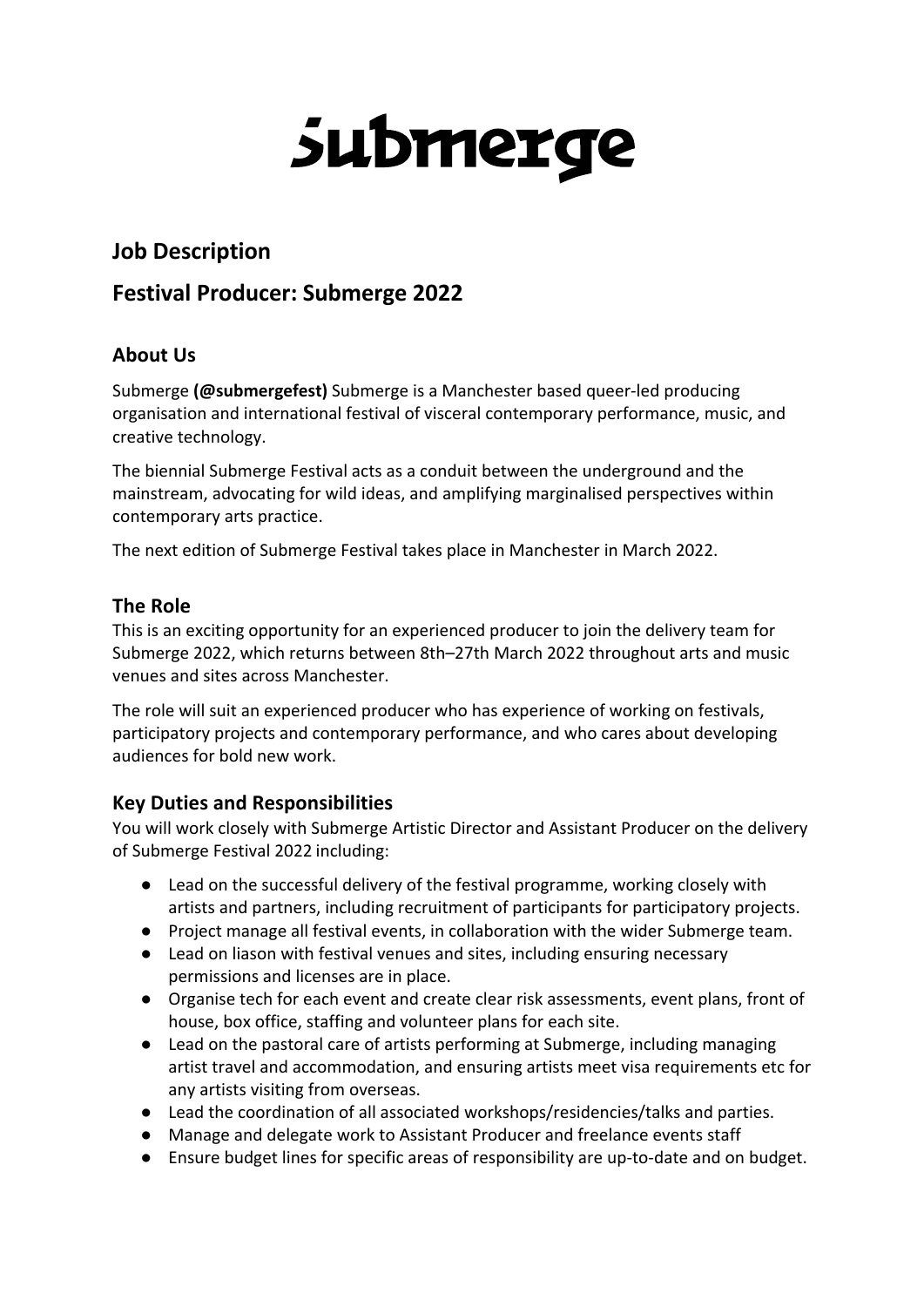● Be an active and generous member of the Submerge team, willing to contribute to a range of tasks to make sure the festival runs smoothly.

#### **About You**

Successful applicants will:

- Have at least three years' producing experience.
- Have experience of working flexibly and responding quickly to shifting parameters.
- Are highly organised with strong administration skills.
- Have experience of managing complex budgets.
- Have experience of artist liaison.
- Have excellent literacy and numeracy.
- Have excellent knowledge and understanding of Microsoft Office, particularly Excel.
- Have excellent communication skills.
- Are a fixer and a problem solver.
- Have experience of managing volunteers, interns and placements.
- Have a passion for theatre and the arts.

It would also be great if you have…

- Experience of working internationally.
- Experience of marketing and audience development.

#### **Key Information**

| <b>Title</b>                | <b>Festival Producer</b>                                 |
|-----------------------------|----------------------------------------------------------|
| Fee                         | Set fee £3000 (£150 Day x 20 Days)                       |
| <b>Hours</b>                | Flexible freelance contract                              |
| <b>Locations</b>            | Manchester (Home working & some in person work/meetings) |
| <b>Responsible to</b>       | Submerge artistic director                               |
| <b>Application Deadline</b> | Friday 18th February 2022 (5pm)                          |
| <b>Interviews</b>           | Monday 21st Feb 2022                                     |
| <b>Ideal Start Date</b>     | Immediate                                                |

#### **To Apply**

To apply for this role please email mike@submerge.me with the subject line Submerge Festival Producer application and the following materials:

#### **1) A cover letter OR a video or an audio file (no more than 4 minutes long) answering the following questions and demonstrating how you meet the requirements of the role:**

a) How do your skills fit the duties and responsibilities described above? b) What difference would you hope to make in taking on a job like this? c) What specific experience you've had makes you a good candidate for this role? (You could talk about a system you've implemented or an achievement in a previous role.)